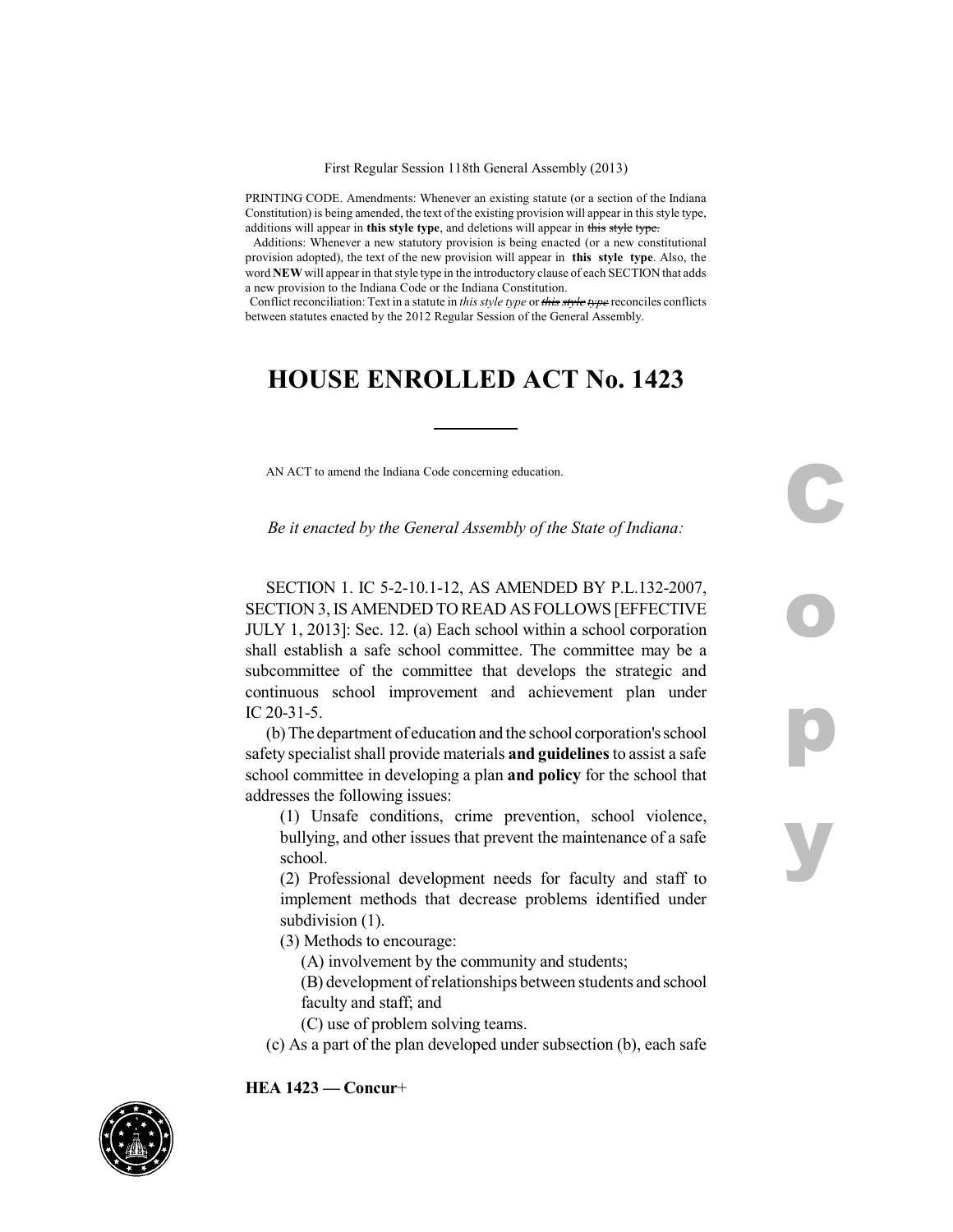school committee shall provide a copy of the floor plans for each building located on the school's property that clearly indicates each exit, the interior rooms and hallways, and the location of anyhazardous materials located in the building to the law enforcement agency and the fire department that have jurisdiction over the school.

**(d) The guidelines developed under subsection (b) must include age appropriate, research based information that assists school corporations and safe school committees in:**

**(1) developing and implementing bullying prevention programs;**

**(2) establishing investigation and reporting procedures related to bullying; and**

**C**

**o**

**p**

**y**

**(3) adopting discipline rulesthat complywithIC20-33-8-13.5. (e) Inadditiontodeveloping guidelinesunder subsection(b),the department of education shall establish categories of types of bullyingincidents to allowschool corporations touse the categories in making reports under IC 20-20-8-8 and IC 20-34-6-1.**

SECTION 2. IC 20-20-8-8, AS AMENDED BY P.L.3-2008, SECTION 115, IS AMENDED TO READ AS FOLLOWS [EFFECTIVE JULY 1, 2014]: Sec. 8. The report must include the following information:

(1) Student enrollment.

(2) Graduation rate (as defined in IC 20-26-13-6).

(3) Attendance rate.

(4) The following test scores, including the number and percentage of students meeting academic standards:

(A) ISTEP program test scores.

(B) Scores for assessments under IC 20-32-5-21, if appropriate.

(C) For a freeway school, scores on a locally adopted assessment program, if appropriate.

(5) Average class size.

(6) The number and percentage of students in the following groups or programs:

- (A) Alternative education, if offered.
- (B) Career and technical education.
- (C) Special education.
- (D) High ability.
- (E) Remediation.
- (F) Limited English language proficiency.
- (G) Students receiving free or reduced price lunch under the national school lunch program.

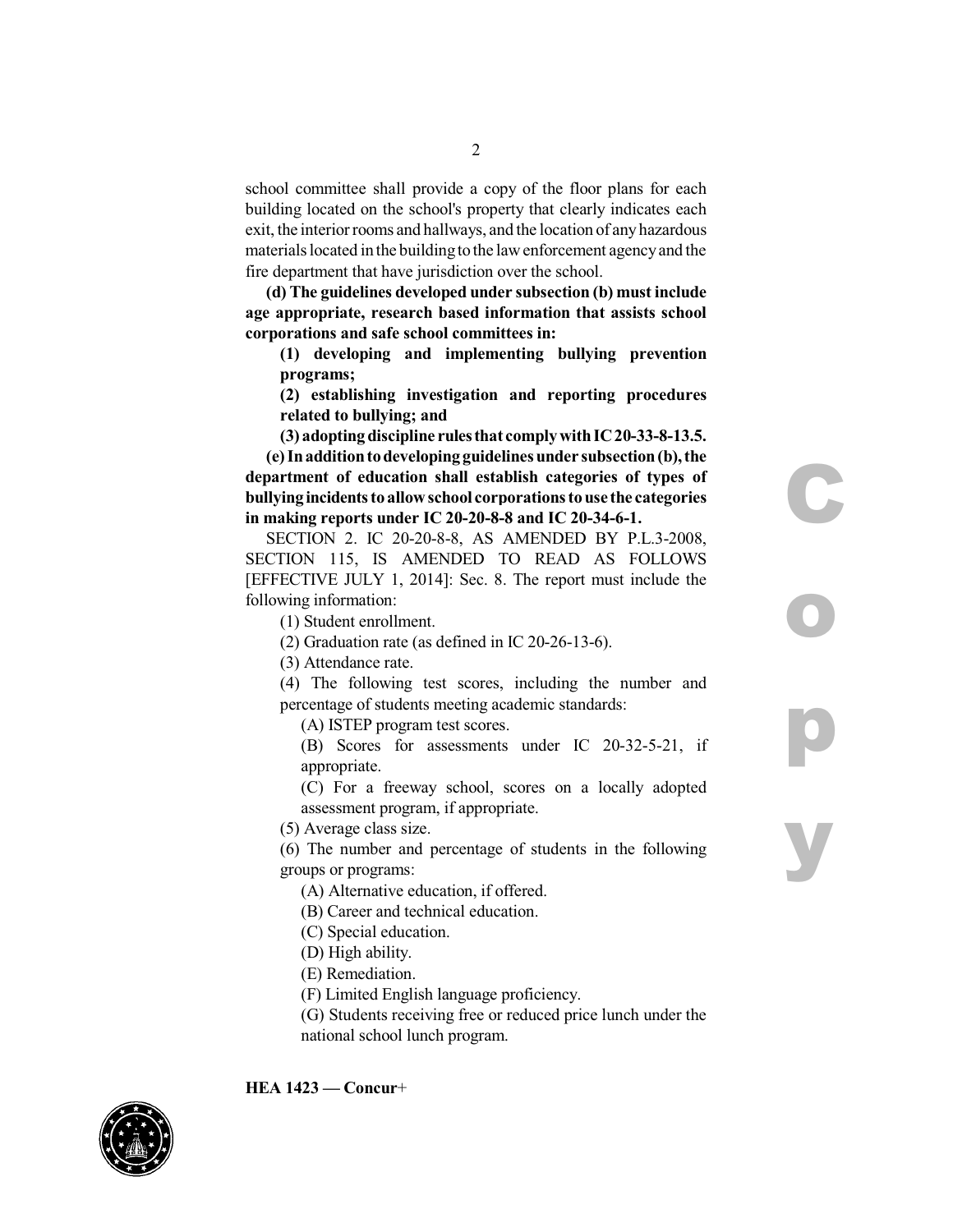(H) School flex program, if offered.

(7) Advanced placement, including the following:

3

(A) For advanced placement tests, the percentage of students:  $(i)$  scoring three  $(3)$ , four  $(4)$ , and five  $(5)$ ; and

(ii) taking the test.

- (B) For the Scholastic Aptitude Test:
	- (i) test scores for all students taking the test;
	- (ii) test scores for students completing the academic honors diploma program; and
	- (iii) the percentage of students taking the test.

(8) Course completion, including the number and percentage of students completing the following programs:

(A) Academic honors diploma.

(B) Core 40 curriculum.

(C) Career and technical programs.

(9) The percentage of grade 8 students enrolled in algebra I.

(10) The percentage of graduates who pursue higher education.

(11) School safety, including:

(A) the number of students receiving suspension or expulsion for the possession of alcohol, drugs, or weapons; and

**C**

**o**

**p**

**y**

(B) the number of incidents reported under IC 20-33-9; **and**

**(C) the number of bullying incidents reported under IC 20-34-6 by category.**

(12) Financial information and various school cost factors, including the following:

(A) Expenditures per pupil.

(B) Average teacher salary.

(C) Remediation funding.

(13) Technology accessibility and use of technology in instruction.

(14) Interdistrict and intradistrict student mobility rates, if that information is available.

(15) The number and percentage of each of the following within the school corporation:

(A) Teachers who are certificated employees (as defined in IC 20-29-2-4).

(B) Teachers who teach the subject area for which the teacher is certified and holds a license.

(C) Teachers with national board certification.

- (16) The percentage of grade 3 students reading at grade 3 level.
- (17) The number of students expelled, including the number participating in other recognized education programs during their

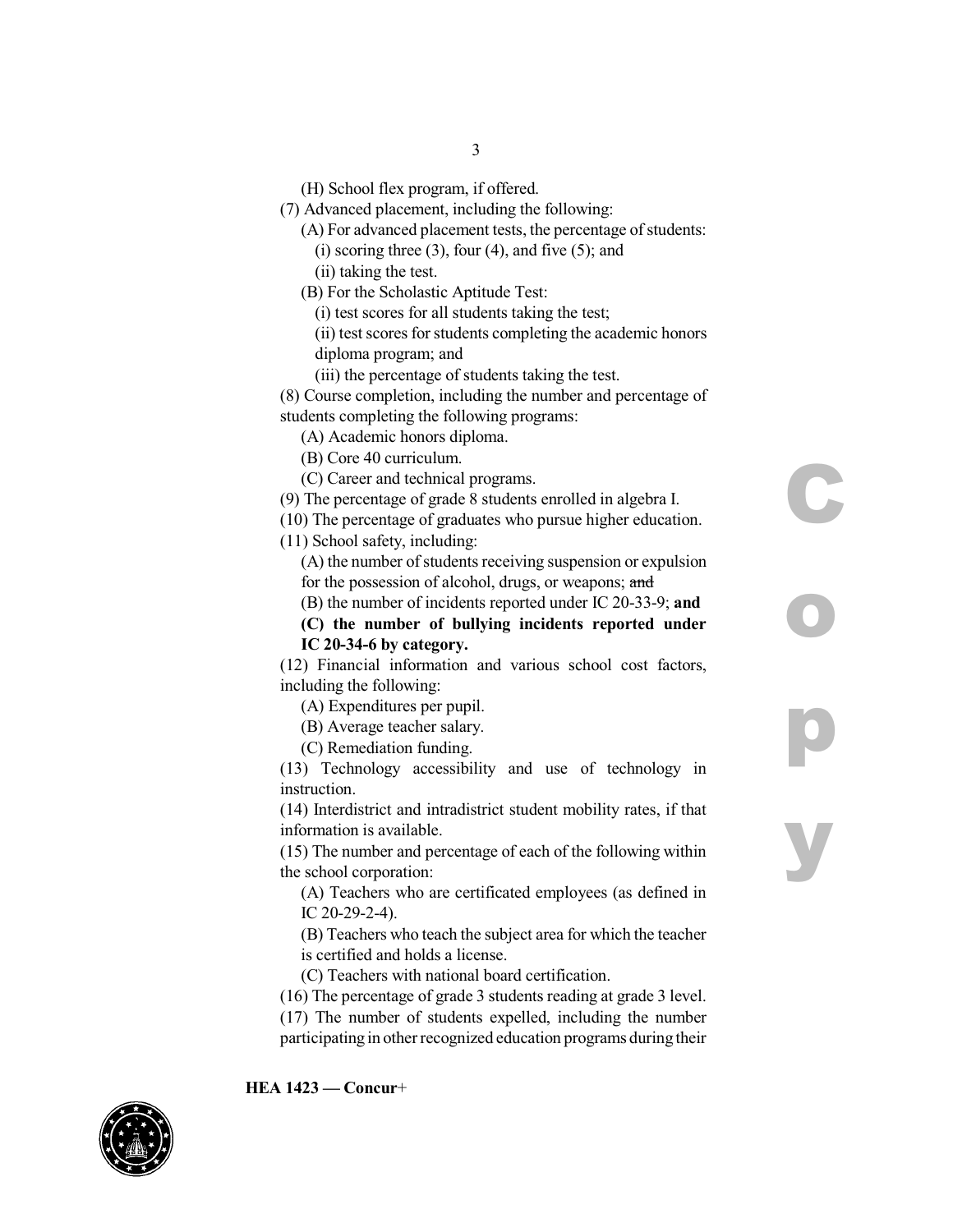expulsion.

(18)Chronic absenteeism,which includesthe number ofstudents who have been absent more than ten  $(10)$  days from school within a school year without being excused.

4

(19) The number of students who have dropped out of school, including the reasons for dropping out.

(20) The number of student work permits revoked.

(21) The number of student driver's licenses revoked.

(22) The number of students who have not advanced to grade 10 due to a lack of completed credits.

(23) The number of students suspended for any reason.

(24) The number of students receiving an international baccalaureate diploma.

(25) Other indicators of performance as recommended by the education roundtable under IC 20-19-4.

SECTION 3. IC 20-26-5-34.2 IS ADDED TO THE INDIANA CODE AS A **NEW** SECTION TO READ AS FOLLOWS [EFFECTIVE JULY 1, 2013]: **Sec. 34.2. A school corporation shall provide training to the school corporation's employees and volunteers who have direct, ongoing contact with students concerning the school's bullying prevention and reporting policy adopted under IC 20-33-8-13.5.**

SECTION4.IC20-30-5-5.5 ISADDEDTOTHEINDIANACODE ASA**NEW**SECTIONTOREADASFOLLOWS[EFFECTIVEJULY 1, 2013]: **Sec. 5.5. (a) Not later than October 15 of each year, each public school shall provide age appropriate, research based instruction as provided under IC 5-2-10.1-12(d)(1) focusing on bullying prevention for all students in grades 1 through 12.**

**(b) The department, in consultation with school safety specialists and school counselors, shall prepare outlines or materials for the instruction described in subsection (a) and incorporate the instruction in grades 1 through 12.**

**(c) Instruction on bullying prevention may be delivered by a school safety specialist,school counselor, or any other person with training and expertise in the area of bullying prevention and intervention.**

SECTION 5. IC 20-33-8-0.2, AS ADDED BY P.L.106-2005, SECTION 6,IS AMENDED TO READ AS FOLLOWS [EFFECTIVE JULY 1, 2013]: Sec. 0.2. **(a)** As used in this chapter, "bullying" means overt, **unwanted**, repeated acts or gestures, including  $(1)$  verbal or written communications **or images** transmitted **in any manner (including digitally or electronically),** (2) physical acts committed,

**C o p y**

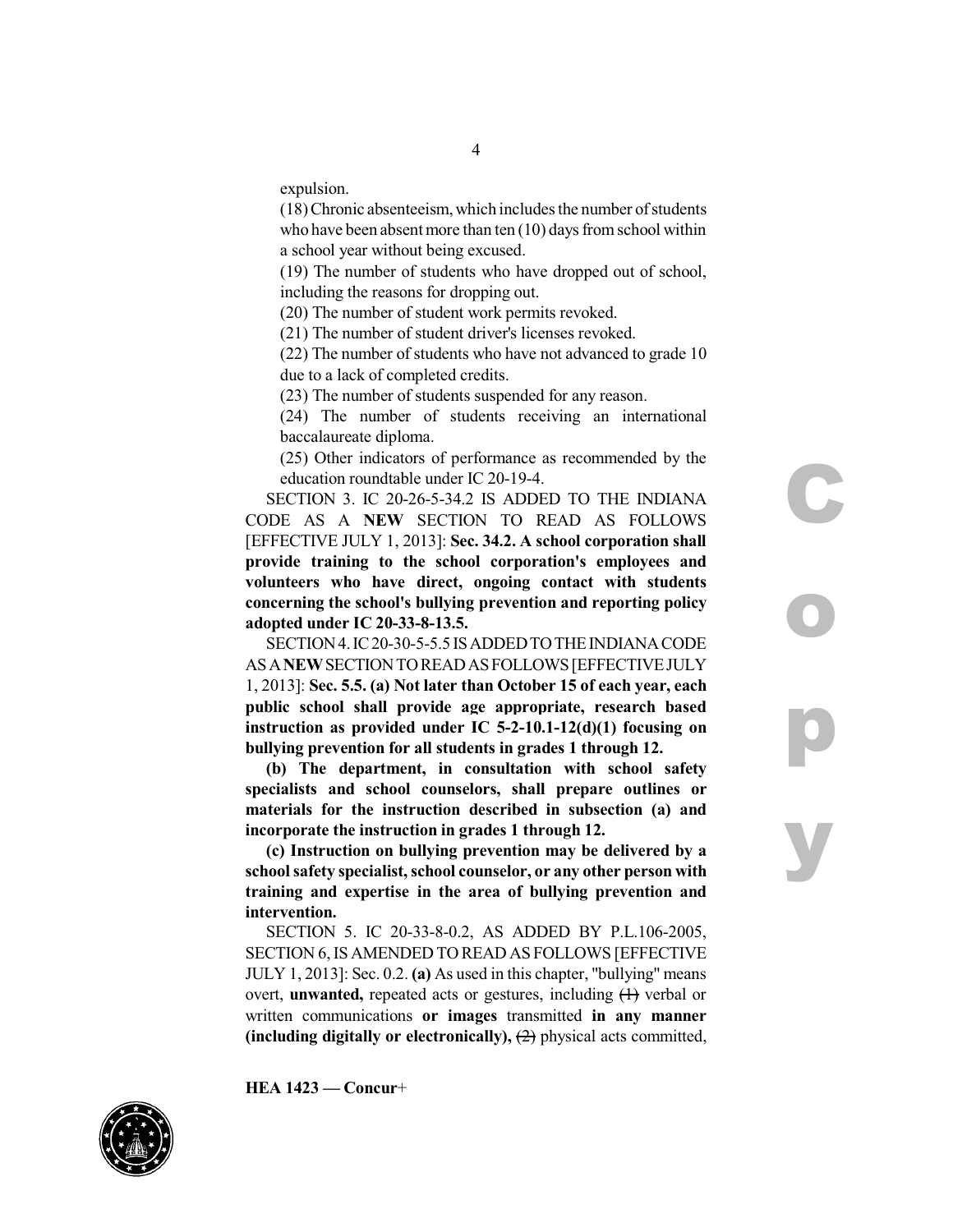**aggression,** or  $\left(\frac{1}{2}\right)$  any other behaviors, **that are** committed by a student or group of students against another student with the intent to harass, ridicule, humiliate, intimidate, or harm the other **targeted** student **and create for the targeted student an objectively hostile school environment that:**

**(1) places the targeted student in reasonable fear of harm to the targeted student's person or property;**

**(2) has a substantially detrimental effect on the targeted student's physical or mental health;**

**(3) hasthe effect ofsubstantially interfering with the targeted student's academic performance; or**

**(4) hasthe effect ofsubstantially interfering with the targeted student's ability to participate in or benefit from the services, activities, and privileges provided by the school.**

**(b) The term may not be interpreted to impose any burden or sanction on, or include in the definition of the term, the following:**

**(1) Participating in a religious event.**

**(2) Acting in an emergency involving the protection of a personor property froman imminent threat ofserious bodily injury or substantial danger.**

**(3) Participating in an activity consisting of the exercise of a student's rights protected under the First Amendment to the United States Constitution or Article I, Section 31 of the Constitution of the State of Indiana, or both.**

**(4) Participating in an activity conducted by a nonprofit or governmental entity that provides recreation, education, training, or other care under the supervision of one (1) or more adults.**

**(5)Participating inanactivityundertakenatthe priorwritten direction of the student's parent.**

**(6) Engaging in interstate or international travel from a location outside Indiana to another location outside Indiana.**

SECTION 6. IC 20-33-8-13.5, AS AMENDED BY P.L.180-2011, SECTION 2,IS AMENDED TO READ AS FOLLOWS [EFFECTIVE JULY 1, 2013]: Sec. 13.5. (a) Discipline rules adopted by the governing bodyof a school corporation under section 12 ofthis chapter must:

- (1) prohibit bullying; and
- (2) include:

**(A)** provisions concerning education, parental involvement, reporting, investigation, and intervention;

**(B) a detailed procedure for the expedited investigation of**

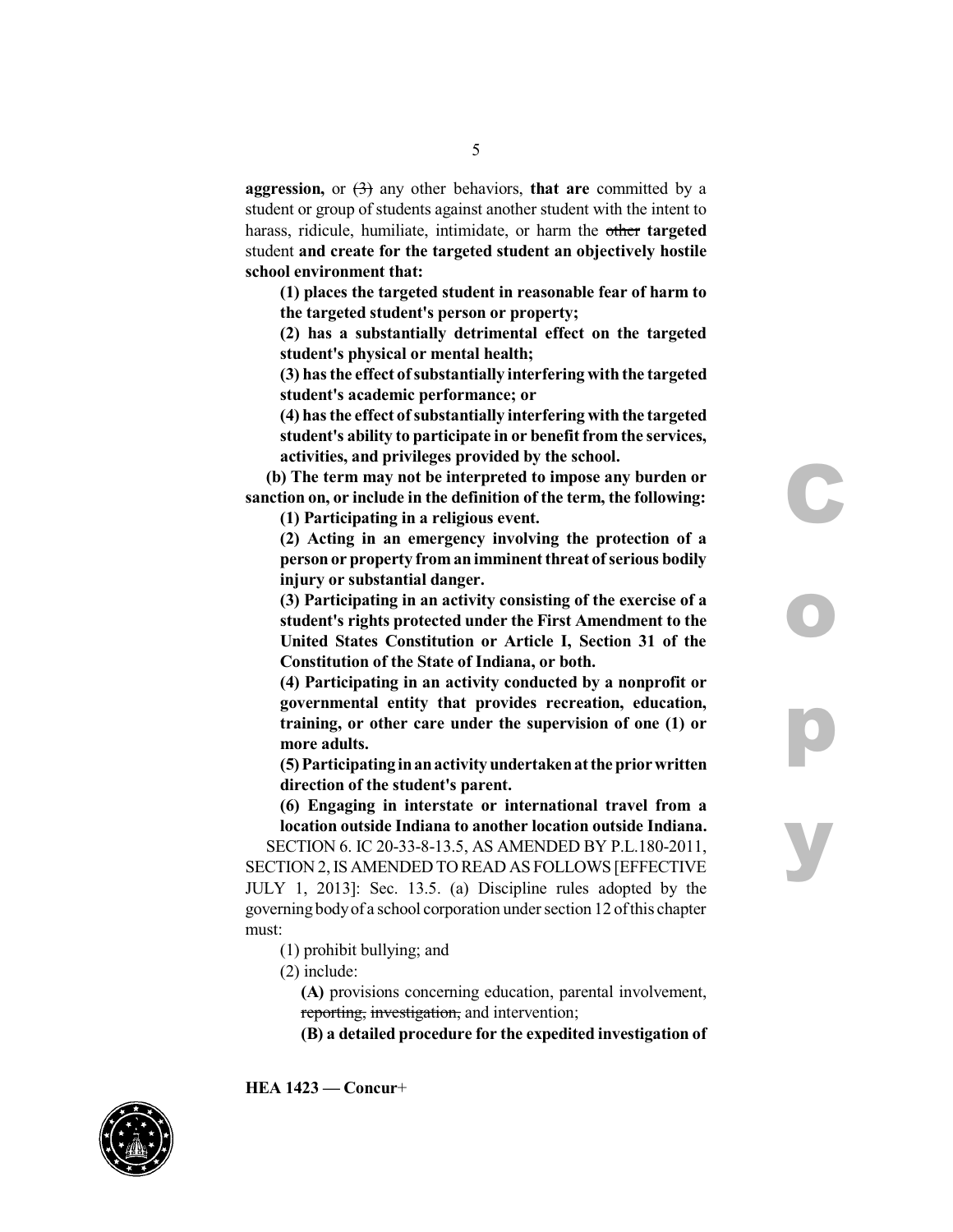**incidents of bullying that includes:**

**(i) appropriate responses to bullying behaviors, wherever the behaviors occur;**

**(ii) provisions for anonymous and personal reporting of bullying to a teacher or other school staff;**

**(iii) timetables for reporting of bullying incidents to the parents of both the targeted student and the bully, in an expedited manner;**

**(iv) timetables for reporting of bullying incidents to school counselors, school administrators, the superintendent, or law enforcement, if it is determined that reporting the bullying incident to law enforcement is necessary;**

**(v) discipline provisions for teachers, school staff, or school administrators who fail to initiate or conduct an investigation of a bullying incident; and**

**(vi) discipline provisions for false reporting of bullying; and**

**(C) a detailed procedure outlining the use of follow-up services that includes:**

**(i) support services for the victim; and**

**(ii) bullying education for the bully.**

(b) The discipline rules described in subsection (a) must apply when a student is:  $(1)$  on school grounds immediately before or during school hours, immediately after school hours, or at any other time when the school is being used by a school group;  $(2)$  off school grounds at a school activity, function, or event;  $(3)$  traveling to or from school or a school activity, function, or event; or (4) using property or equipment provided by the school. **may be applied regardless of the physical location in which the bullying behavior occurred, whenever:**

**(1) the individual committing the bullying behavior and any of the intended targets of the bullying behavior are students attending a school within a school corporation; and**

**(2) disciplinary action is reasonably necessary to avoid substantial interference with school discipline or prevent an unreasonable threat to the rights of others to a safe and peaceful learning environment.**

(c) The discipline rules described in subsection (a) must prohibit bullying through the use of data or computer software that is accessed through a:

(1) computer;

(2) computer system; or



**HEA 1423 — Concur**+

**C**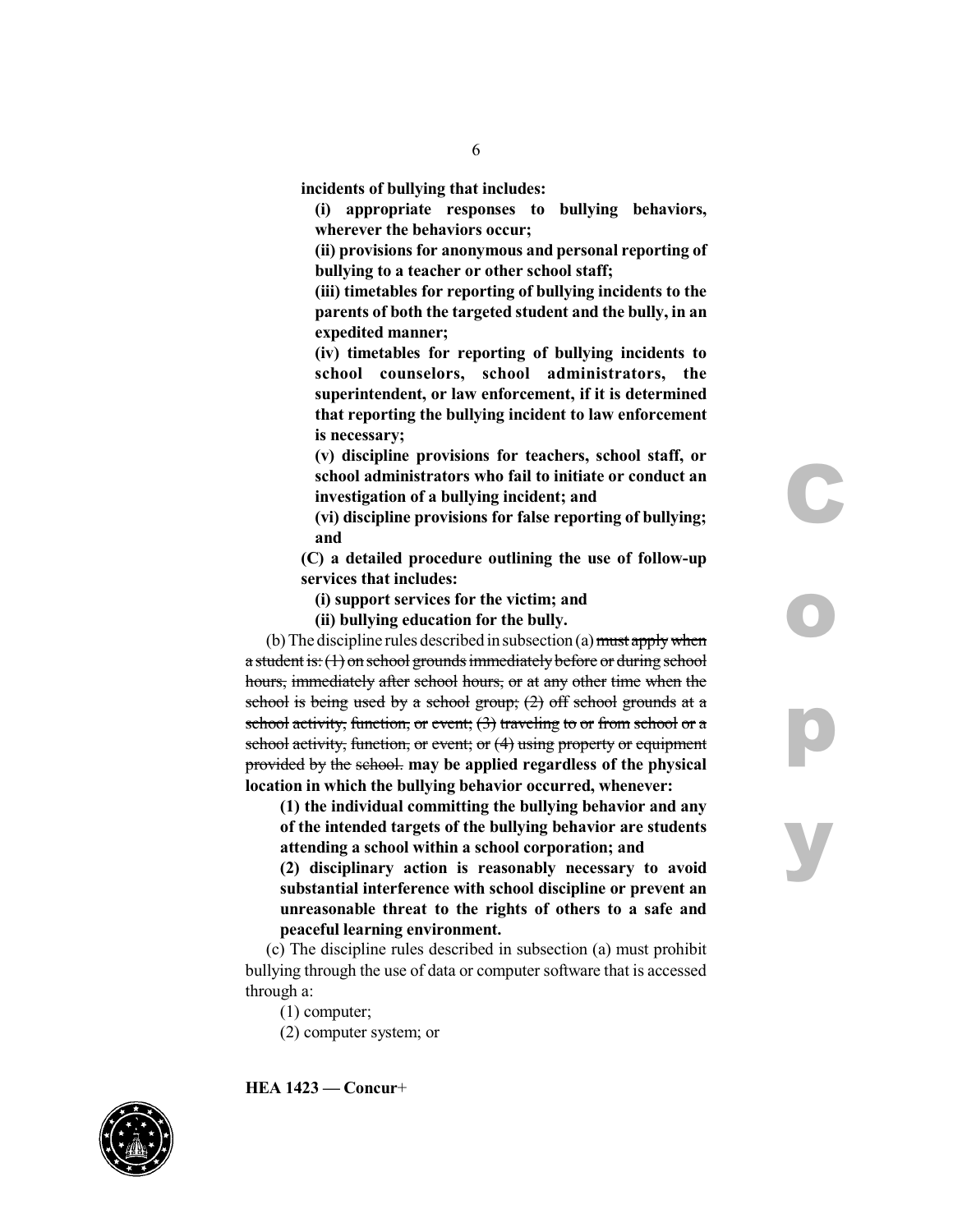(3) computer network. of a school corporation.

(d) This section may not be construed to give rise to a cause of action against a person or school corporation based on an allegation of noncompliance with this section. Noncompliance with this section may not be used as evidence against a school corporation in a cause of action.

**(e) A record made of an investigation, a disciplinary action, or a follow-up action performed under rules adopted under this section is not a public record under IC 5-14-3.**

**(f) Thedepartmentshallperiodically revieweachpolicy adopted under this section to ensure the policy's compliance with this section.**

SECTION 7. IC 20-34-6-1, AS ADDED BY P.L.74-2010, SECTION 3,IS AMENDED TO READ AS FOLLOWS [EFFECTIVE JULY 1, 2014]: Sec. 1. (a) By July 1 of each year, each school corporation shall submit a report to the department detailing the following information for the current school year for each school in the school corporation and for the entire school corporation:

**C**

**o**

**p**

**y**

(1) The number of arrests of students on school corporation property, including arrests made by law enforcement officers, security guards, school safety specialists, and other school corporation employees, and any citizen arrests.

(2) The offenses for which students were arrested on school corporation property.

(3) The number of contacts with lawenforcement personnel from a school corporation employee that have resulted in arrests of students not on school corporation property.

(4) Statistics concerning the age, race, and gender of students arrested on school corporation property and categorizing the statistics by offenses.

(5) Whether the school corporation has established and employs a school corporation police department under IC20-26-16, and if so, report:

(A) the number of officers in the school corporation police department; and

(B) the training the officers must complete.

(6) If the school corporation employs private security guards to enforce rules or laws on school property, a detailed explanation of the use of private security guards by the school corporation.

(7) If the school corporation has an agreement with a local law enforcement agency regarding procedures to arrest students on

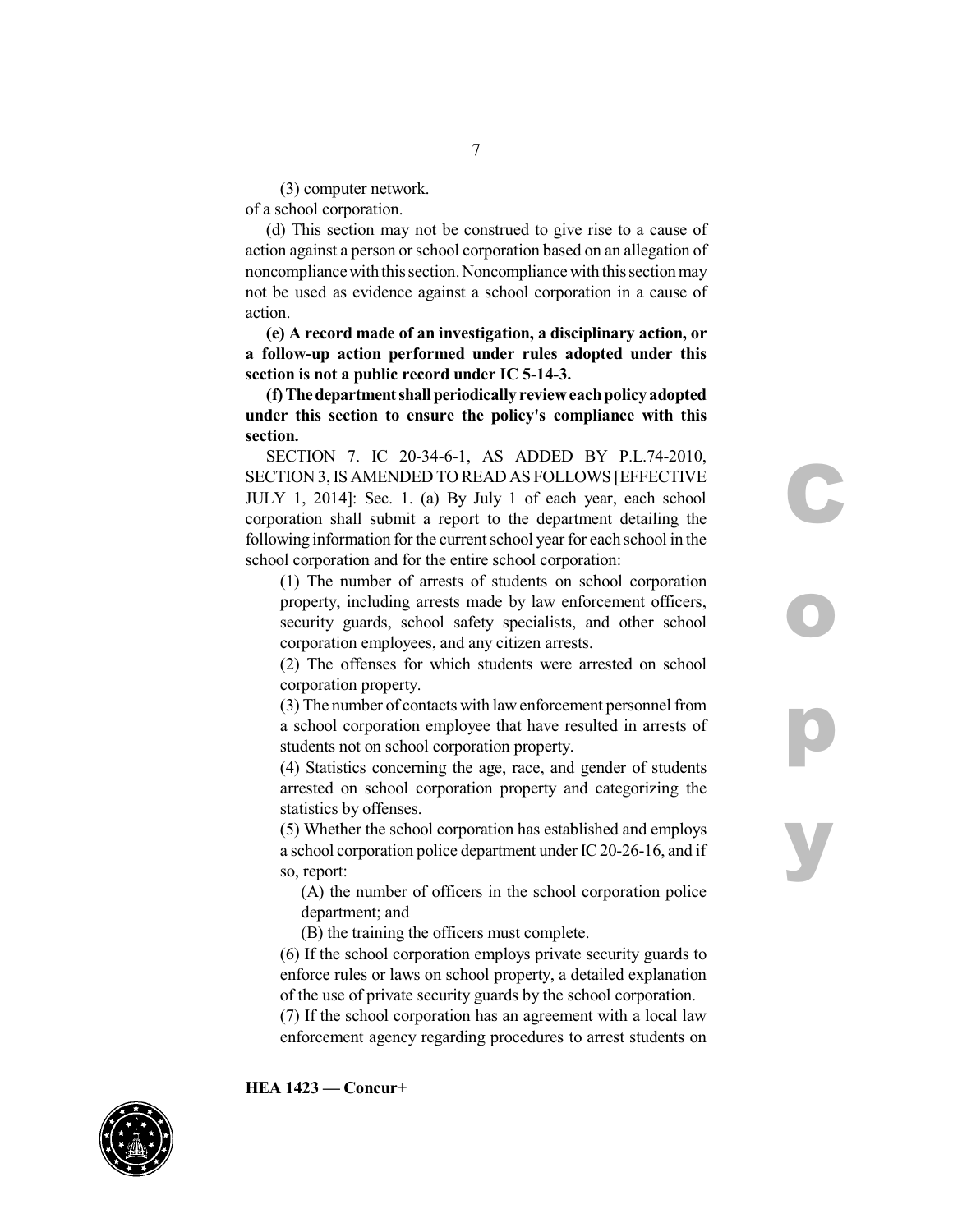school property, a detailed explanation of the use of the local law enforcement agency by the school corporation.

**(8) The number of reported bullying incidents involving a student of the school corporation by category. However, nothing in this subdivision may be construed to require all bullying incidentstobe reportedtoa lawenforcement agency.**

(b) By August 1 of each year, the department shall submit a report to:

(1) the legislative council;

(2) the education roundtable established by IC 20-19-4-2;

(3) the board for the coordination of programs serving vulnerable individuals established by IC 4-23-30.2-8; and

**C**

**o**

**p**

**y**

(4) the criminal justice institute;

providing a summary of the reports submitted to the department under subsection (a). The report to the legislative council must be in an electronic format under IC 5-14-6.

(c) By August 1 of each year, the department must post the reports described in subsections (a) and (b) on the department's Internet web site.

SECTION 8. IC 21-39-2-2.1 IS ADDED TO THE INDIANA CODE ASA**NEW**SECTIONTOREADASFOLLOWS[EFFECTIVEJULY 1, 2013]: **Sec. 2.1. (a) This section applies to the board of trustees of the following state educational institutions:**

**(1) Ball State University.**

**(2) Indiana University.**

**(3) Indiana State University.**

**(4) Purdue University.**

**(5) University of Southern Indiana.**

**(b) As used in this section, "bullying" means overt, unwanted, repeated acts or gestures, including verbal or written communications or images transmitted in any manner (including digitally or electronically),physical acts committed, aggression, or any other behaviors, that are committed by a student or group of students against another student withthe intent to harass, ridicule, humiliate, intimidate, or harm the other student and create for the targeted student, while the targeted student is on the property owned, used, or occupied by the state educational institution, an objectively hostile environment that:**

**(1) places the targeted student in reasonable fear of harm to the targeted student's person or property;**

**(2) has a substantially detrimental effect on the targeted student's physical or mental health;**

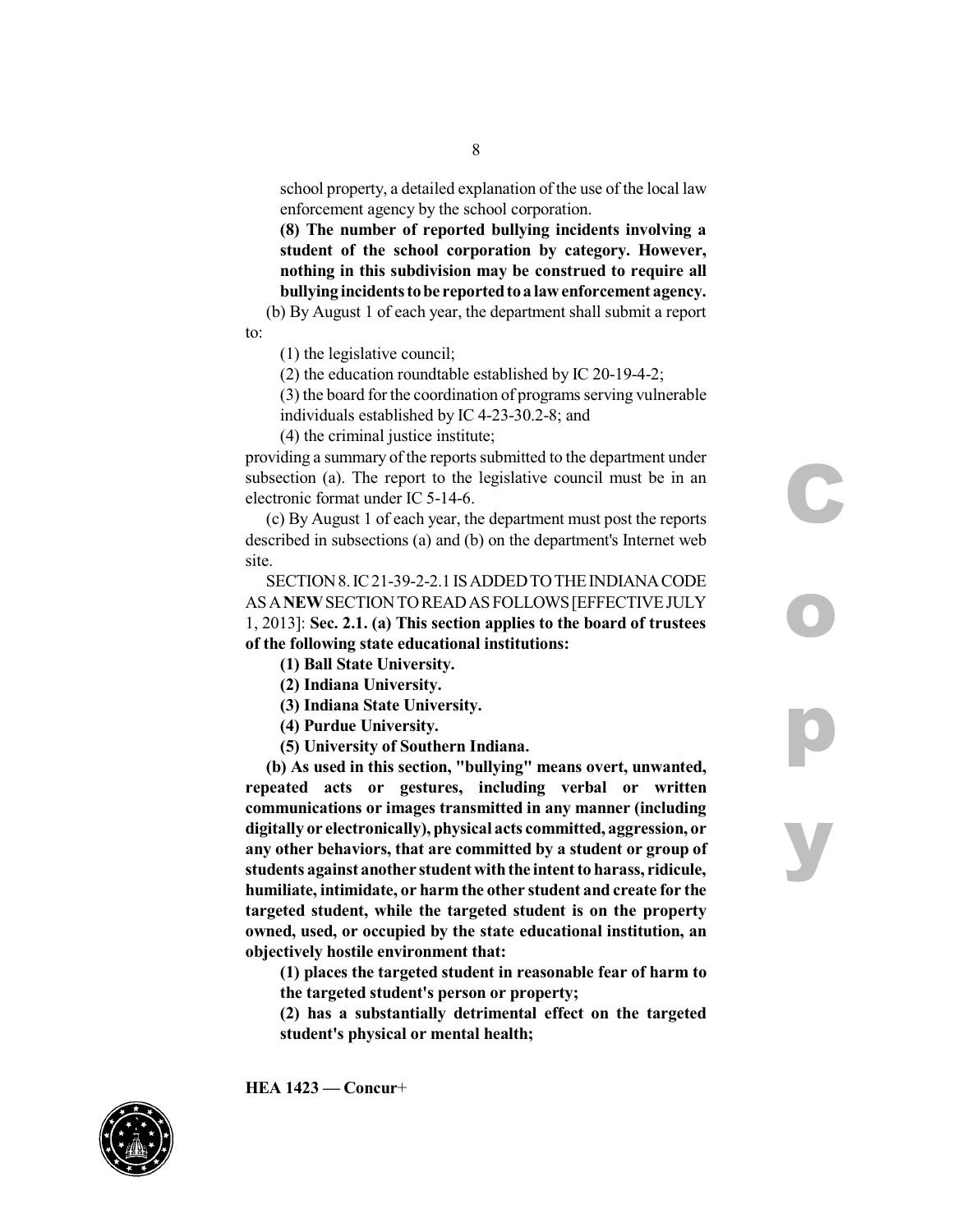**(3) hasthe effect ofsubstantially interfering withthe targeted student's academic performance; or**

**(4) hasthe effect ofsubstantially interfering with the targeted student's ability to participate in or benefit from the services, activities, and privileges provided by the state educational institution.**

**(c) If the board of trustees of a state educational institution elects to govern, by regulation or another means, the conduct of students, faculty, employees, and others on the property owned, used, or occupied by the state educational institution, the regulation must include a policy prohibiting bullying.**